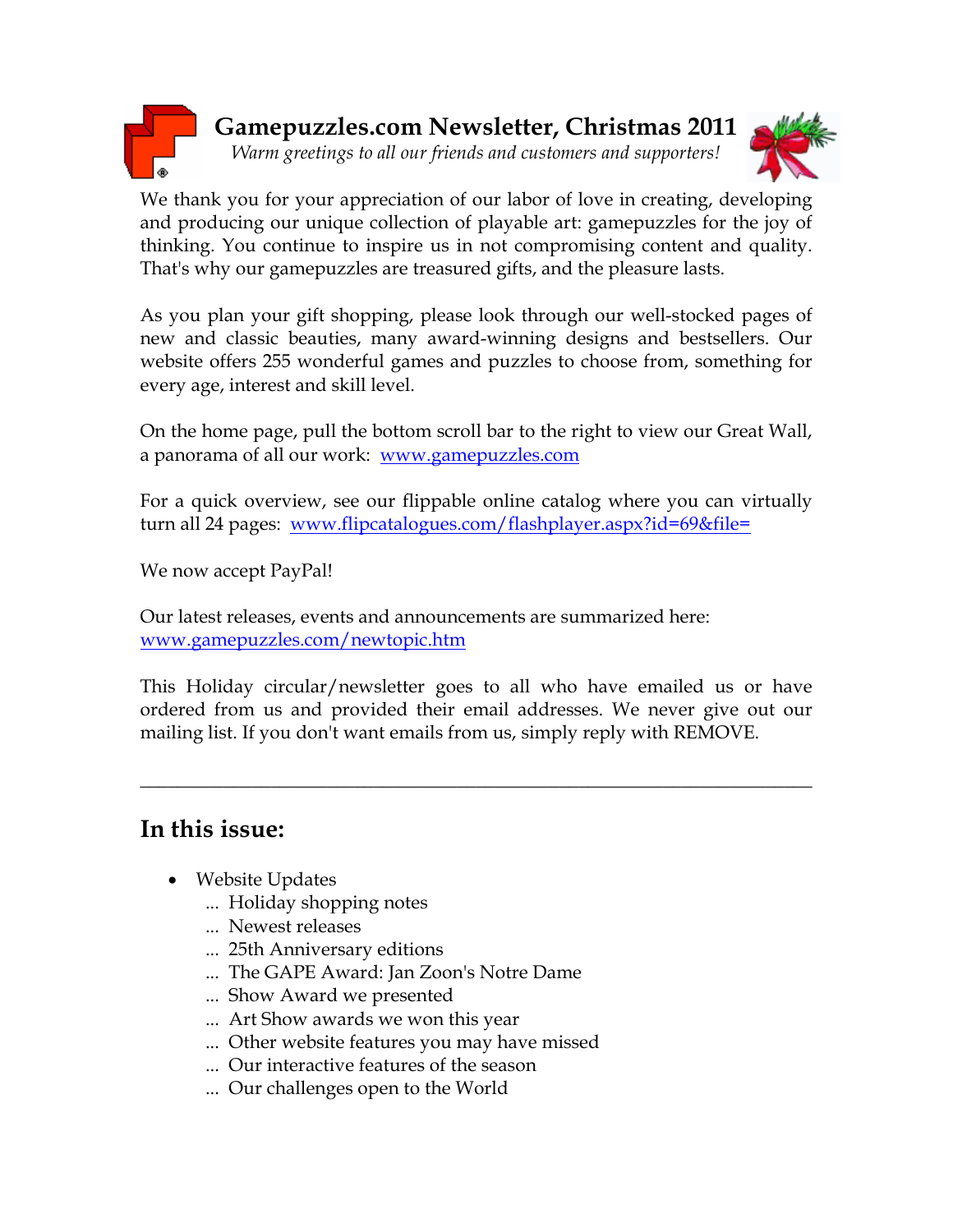- Spotlight—Dick Jones
- The Next Generation—interns, consultants, helpers
- In the Media
	- ... The Games 100
	- ... Gatherings
	- ... Kate's blogs and social media
- On the Road
	- ... Puzzle Party in Berlin
	- ... Maryland Renaissance Festival
	- ... Show calendar
- Connecting reaching us, modes of payment
- Our Holiday Message

\*\*\*\*\*\*\*\*

# WEBSITE UPDATES

### ... Holiday shopping notes

The holiday season is upon us, with only a few weeks until Christmas. Every year we do our utmost to ship your orders to arrive in time for Christmas. Please refer to our special holiday messages:

- Gift shopping made easy, including the new PalPal option: www.gamepuzzles.com/holiday.htm
- About shipping to anywhere in the world, costs and deadlines: www.gamepuzzles.com/shipxmas.htm
- Gift-wrapping available; choose a style (snowflakes or penguins): www.gamepuzzles.com/giftwrap.htm
- Gift certificates available, in multiples of \$25: www.gamepuzzles.com/giftcertx.htm

Kadon games and puzzles are always much-appreciated gifts. With orders received by December 6, we'll include a small bonus gift not given before.

------------------------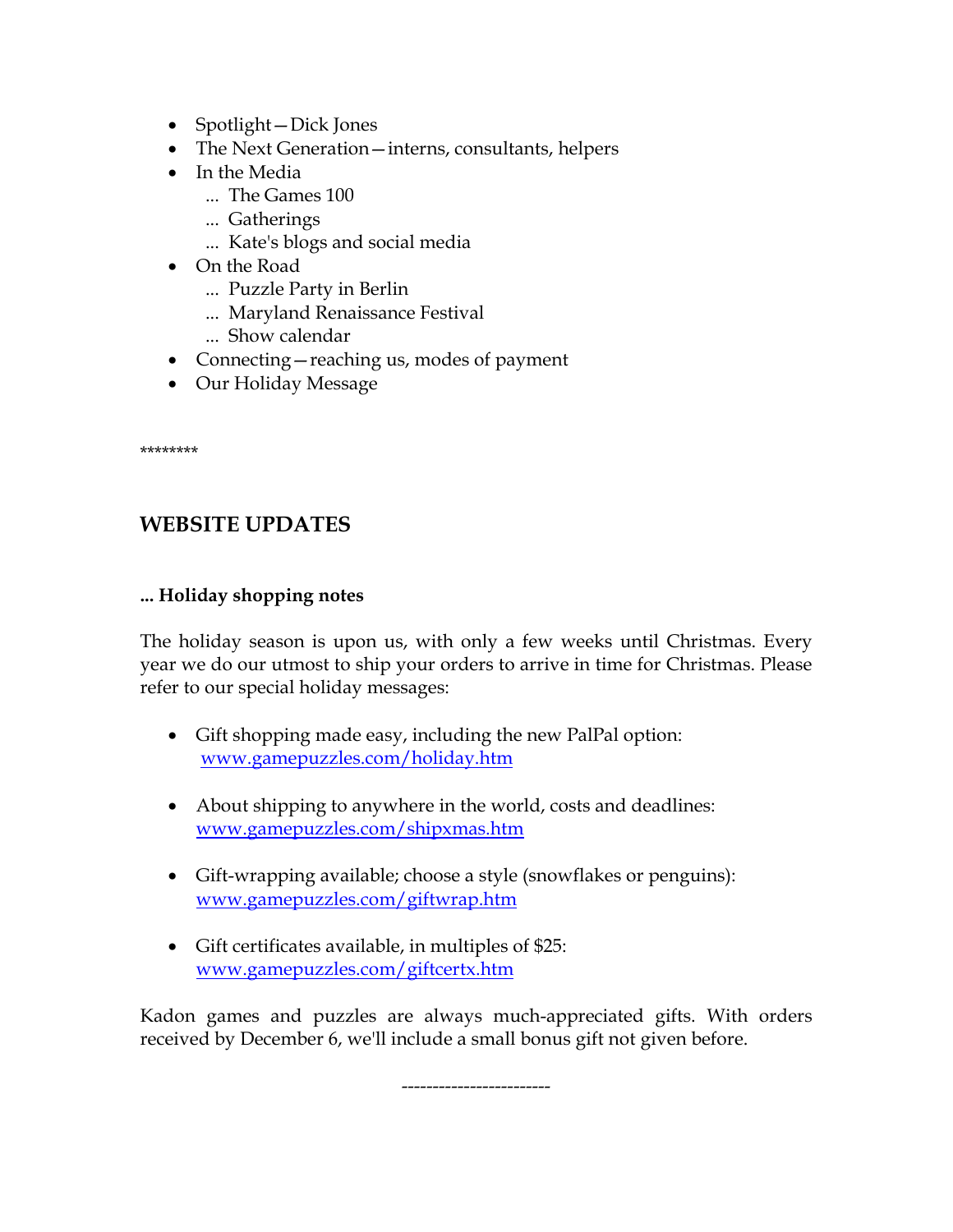### ... Newest releases for 2011

We had to continue our moratorium on new production for much of 2011. (It's been tough, folks.) Our big joy was bringing back two special editions after 25 years, and adding a brilliant new idea:

• The Kolossal Pyramid, dormant for many years, emerged as a limited edition, for this year only. Only one piece remains at this time, first come, first served. What a beauty! www.gamepuzzles.com/1986notes-kp.htm

• Fractured Fives is having its first public release while celebrating its 25th anniversary of creation. Definitely our longest run-up from concept to publication! www.gamepuzzles.com/polycube.htm#F5



• "Flashes of Life—The Flower Collection", a magnificent book of photography by Bob Steinberger, with haikus by Kate Jones. A museum-quality coffee-table book to treasure forever. A perfect gift. While not a new release, its magnificence deserves repeated mention: www.gamepuzzles.com/flashes.htm



Our other recent releases from the last year are listed on the "New Stuff" page: www.gamepuzzles.com/newtopic.htm

------------------------

### ... 25th Anniversary editions

This year's 25-year retrospective covers 1986 and the products we introduced that year. See "1986: Thinking Big... and Bigger" for historical notes: www.gamepuzzles.com/1986notes.htm

These sets have been in our line-up since 1986. We're giving some of them a new look this year, and two are having a rebirth:

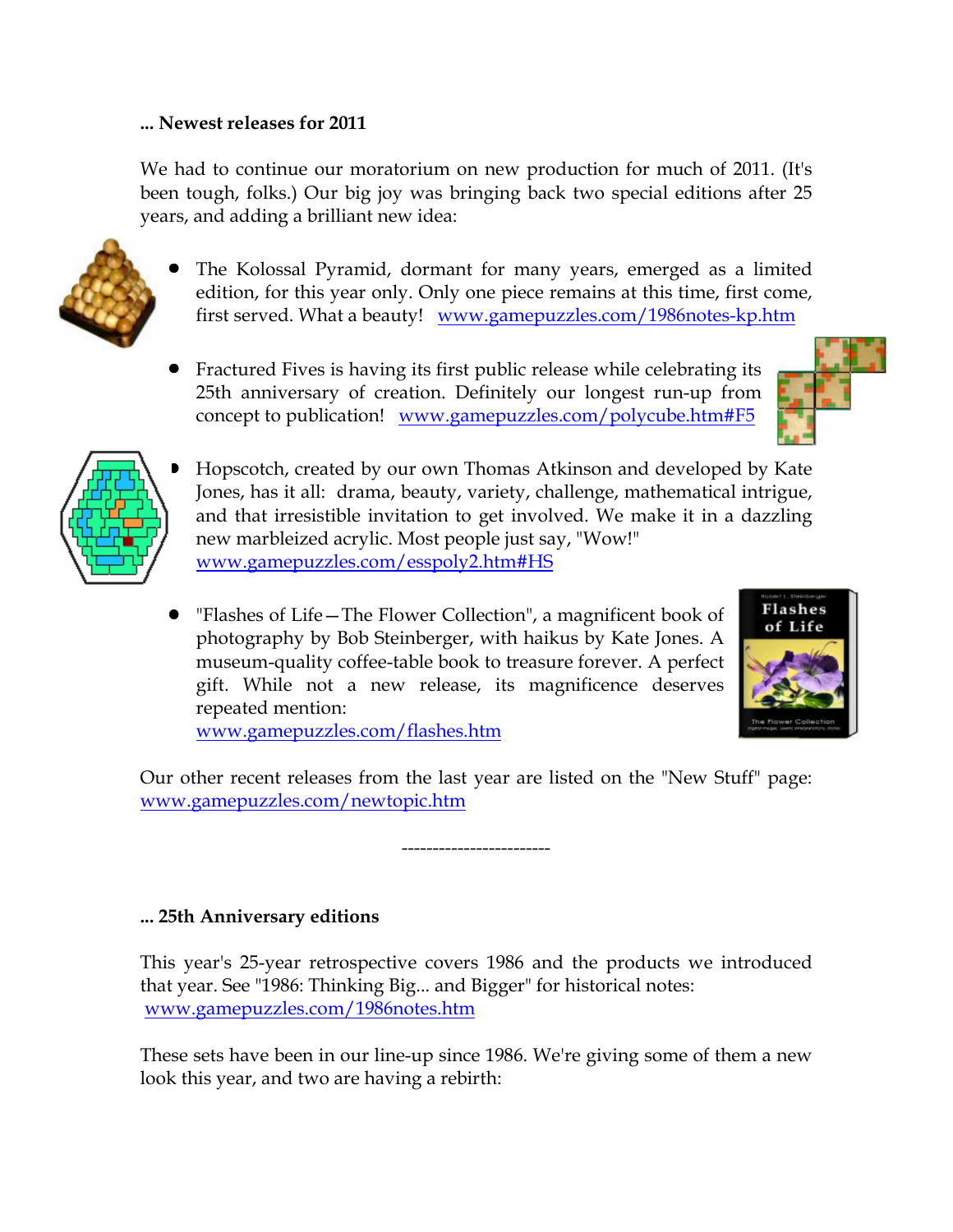- Octiles, reloaded—www.gamepuzzles.com/abstract.htm#OC
- Pyramid Puzzles, deluxe—www.gamepuzzles.com/prpuzzls.htm#Pd
- Memory Bank, the last word—www.gamepuzzles.com/membank.htm
- Kolossal Pyramid, a visitor from the past, in limited edition www.gamepuzzles.com/1986notes-kp.htm
- Poly-5, one of our classics www.gamepuzzles.com/polycub2.htm#P5
- Super Roundominoes, daring to be difficult www.gamepuzzles.com/esspoly3.htm#SR
- Heptominoes, all 108 of them www.gamepuzzles/polycub2.htm#HP
- Hexacube, all 166 of them www.gamepuzzles.com/polycub4.htm#HX

--------------------------

• Fractured Fives, a quarter century in the making www.gamepuzzles.com/polycube.htm#FF

... The GAPE Award

For year-end 2010, Kadon presented the Gamepuzzles Annual Pentomino Excellence award—www.gamepuzzles.com/kadon.htm#bestow—to Jan Zoon of the Netherlands for his incredible polycube construction of a model of Notre Dame cathedral built of 45,178 pieces, from the unit cube up through the 1285 octocubes! See a photo of it and Jan's prize here:

www.gamepuzzles.com/notredame.htm—Congratulations again, Jan!

------------------------

### ... A Show Award we presented

The Maryland Renaissance Festival, one of our longest-running venues, yearly gives out awards to its participants for excellence of various kinds, like booth improvements. Kadon has won two such awards. This year, for the Festival's 35th anniversary, Kadon presented a specially designed puzzle and Award of Appreciation to the management and staff. The puzzle, of course, contains 35 pieces. You can see it here: www.gamepuzzles.com/rf35.htm

Kadon has made special commemorative puzzles for other shows. They're listed towards the bottom on the Show Calendar page. Some of them you can play, too. See: www.gamepuzzles.com/showlist.htm

------------------------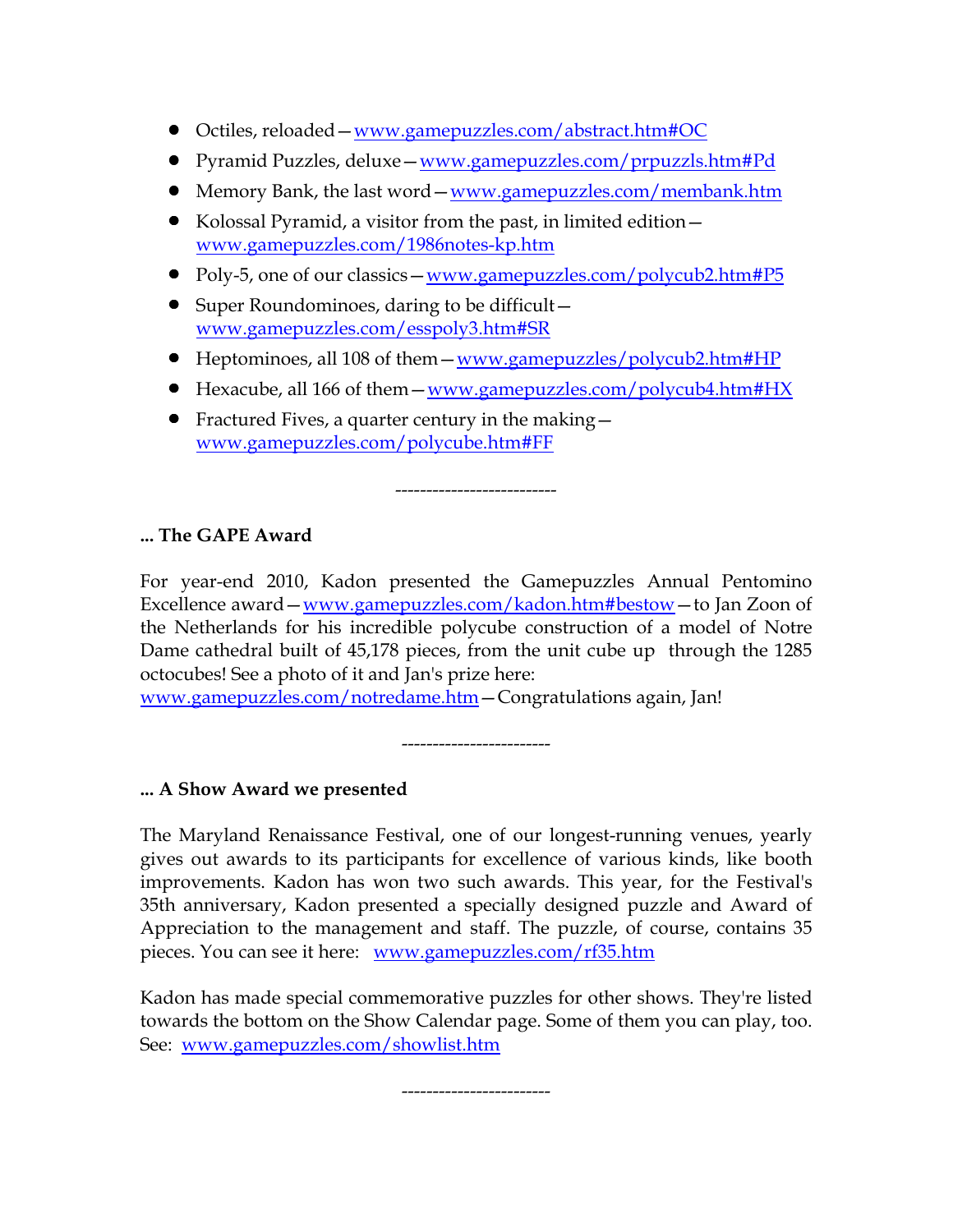#### ... Art Show awards we won this year

- Our booth won a juror's award at the Three Rivers Arts Festival in Pittsburgh in June 2011. A nice ribbon and reward came with it.
- In July 2011, we won a ribbon at the Akron Arts Expo in Akron, Ohio, 16 years after the last time we garnered a prize there.

------------------------

All our other prizes and awards, going back to 1985, are listed here: www.gamepuzzles.com/kadon.htm#awards

### ... Other website features you may have missed:

- Our Search index is a useful page for finding games by type or by special category, cross-referenced from our regular sections. Some unique items are listed only here, not shown elsewhere in our website. We've recently added some new items here: www.gamepuzzles.com/search.htm
- Additions and upgrades—We occasionally do a lot of improvements in the website. Here's a sporting offer - a small gift to whoever is first to find and tell us of any mistakes we may have made or missed! There's a separate gift for each mistake found. Email to webmaster: mailto:kadon@gamepuzzles.com?subject=BlooperBounty
- Our website offers diversions and amusements in many listed and hidden pages. To access most of them, see the Site Features page with links to fun stuff: www.gamepuzzles.com/website.htm-For more serious puzzling and for solving samples of our gamepuzzles, hang out in the Puzzle Parlor, www.gamepuzzles.com/pparlor/ppscreen.htm — it works with Flash.
- What You Can Buy for \$25 Dollars—this playful "Chinese menu" page of 12 special items lets you choose by the numbers. It had started out as a special page for our 25th Anniversary and now has some surprising goodies for the price-conscious. Do check this out. www.gamepuzzles.com/buyfor25.htm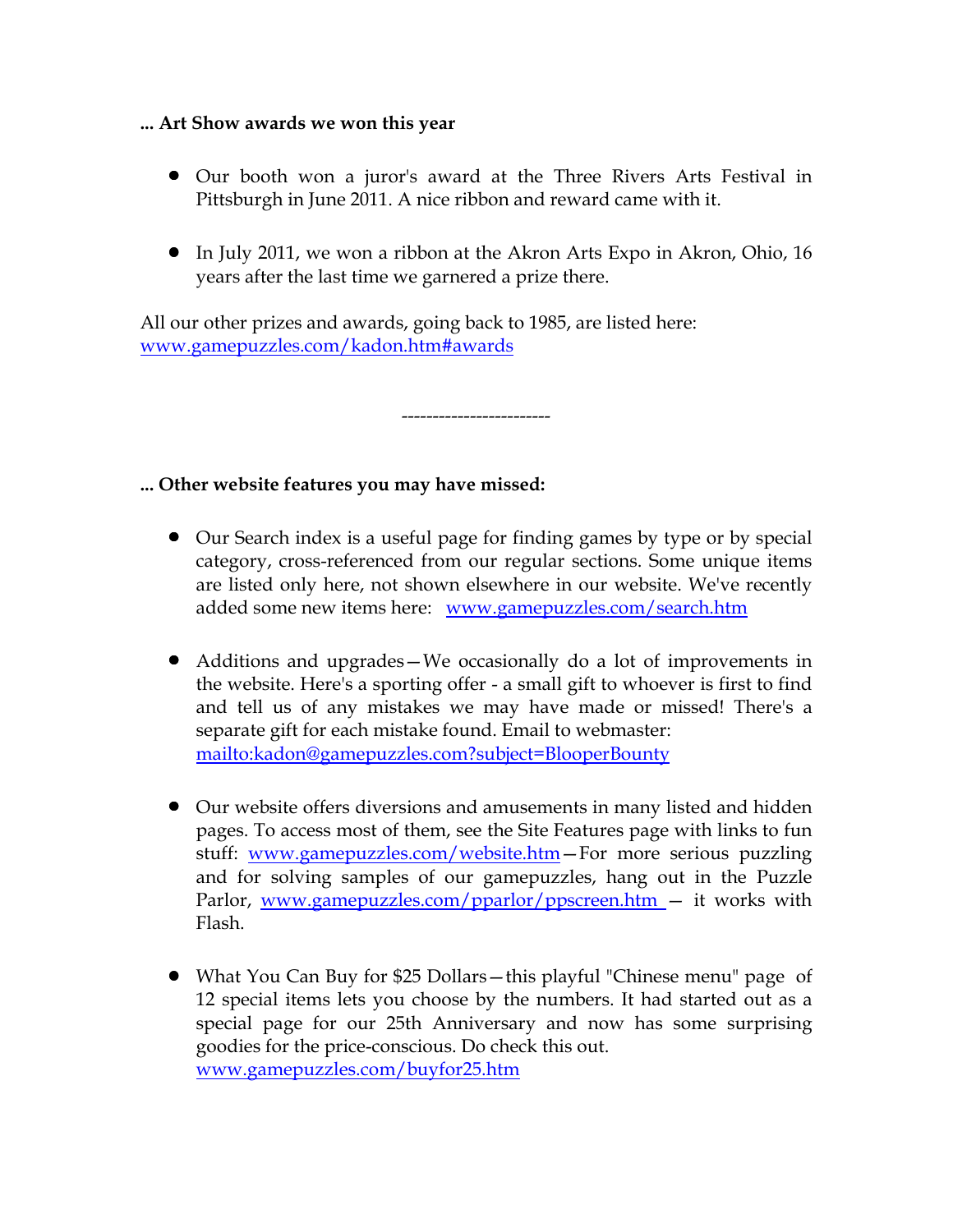• Our printable catalog has been updated and now has color images; read or print its 24 standard pages from three .pdf files. Very condensed descriptions and small illustrations make for a compact portable reference. You'll need Adobe Reader to view it. Prints OK in gray, too. Includes a printable order form. This one is really printable, not just flippable like our new animated page turner.

www.gamepuzzles.com/catalog/catalog.htm

• See more stories and news here: www.gamepuzzles.com/newtopic.htm And check occasionally for interesting new links added on our Resources pages, especially in "the game of ideas". Nothing to buy, just eye and mind candy: www.gamepuzzles.com/resourc6.htm

---------------------------

### ... Our interactive features of the season:

- It's the season to try your hand at our very tricky memory game of matching little teddy bears in mixed-up combinations of colors: www.gamepuzzles.com/memory4/memory4.htm They are a little easier than the very confusing Christmas trees: www.gamepuzzles.com/Christmas/christmas.htm
- All our interactive, online-playable games and amusements are listed here, some with hidden links to make a game even of finding them: www.gamepuzzles.com/website.htm#icons www.gamepuzzles.com/website.htm#memory www.gamepuzzles.com/website.htm#amuse
- A whole page of long-secret links leading to goodies and surprises: www.gamepuzzles.com/balloons.htm

---------------------------

... Our challenges open to the World (you may win a prize):

- Arc Angles—form one closed matched loop of all 25 tiles, with the minimum enclosed area. www.gamepuzzles.com/pentuniv.htm#AA
- Ten Yen—find new congruent shapes with all 3 colors www.gamepuzzles.com/polycub3.htm#Ten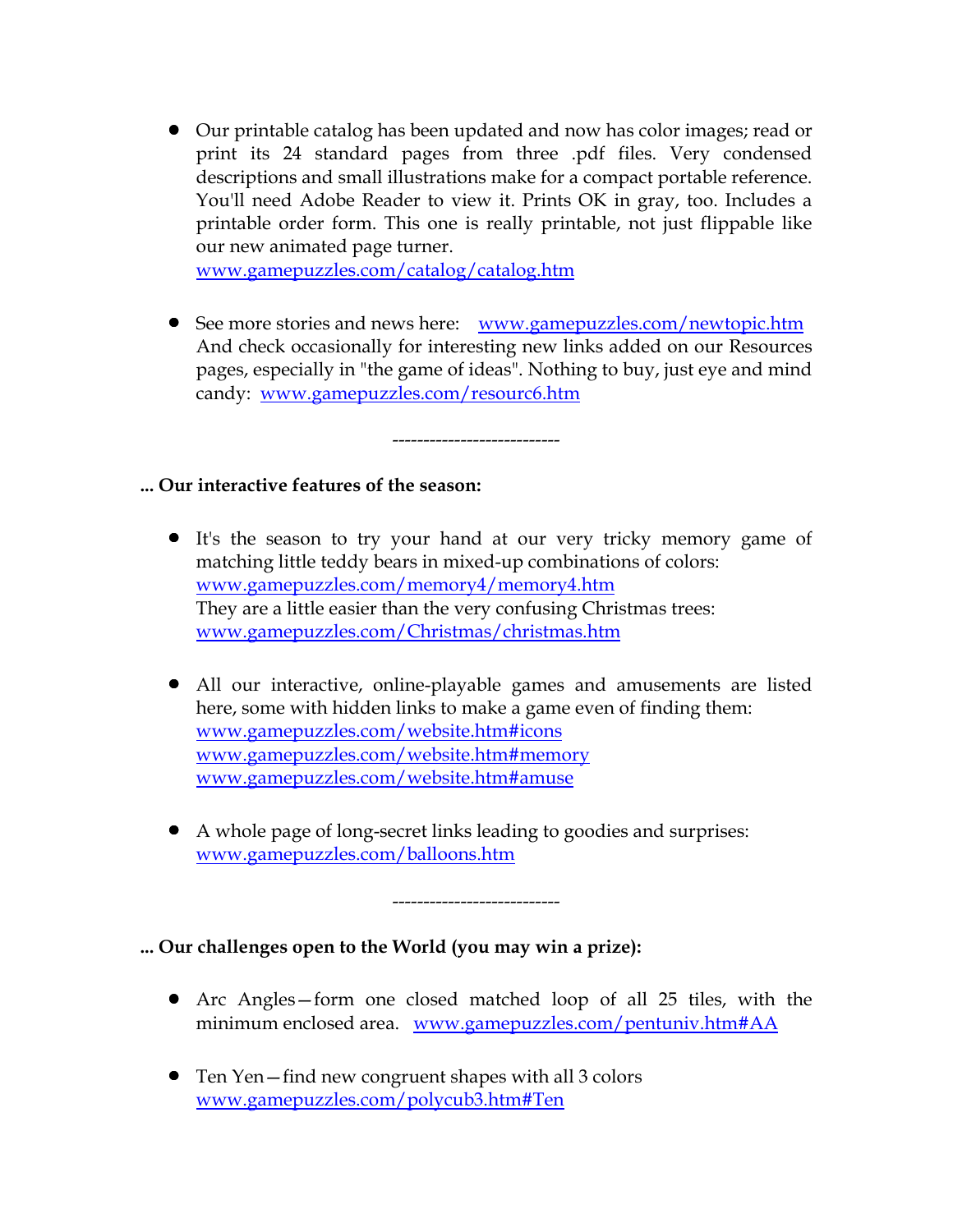- The Octo Clock—arrange 8 numbers as a clock face to meet goals. www.gamepuzzles.com/g8-clock.htm
- The Mini-Quiz series we've published 7 so far, all still open. No one has fully solved Quiz No. 6. We are curious and curiouser... www.gamepuzzles.com/quiz.htm
- The 25-Hole Challenge fit thirteen Vee-21 tiles (V-trominoes) rigidly into their tray with no slipping or sliding... www.gamepuzzles.com/25holes.htm
- The 7 Congruent Shapes problem divide the 24 Hopscotch pieces to form 7 identical areas of 12 unit squares. www.gamepuzzles.com/hopscotch.htm

\*\*\*\*\*\*\*\*

## SPOTLIGHT—DICK JONES

The unsung hero of Kadon Enterprises, Inc., is its mild-mannered and invisible Chairman of the Board, our chief investor, computer provider and fine wood craftsman, Dick Jones. He is Kate's husband of 41 years and unstintingly encouraging and supportive in every aspect of the gamepuzzles enterprise, and devastatingly witty.

Dick is always willing to try something new and to help make things work in the tech, data, travel, photography, booth building, show set-up, post office runs, procurement and production realms.

Since his retirement from electrical engineering two years ago, Dick has become more involved with the day-to-day running of the business and goes along on the many long trips Kate takes to exhibit in art shows all over the country. In fact, he does most of the driving so Kate can work on the computer along the way.

He also enjoys the nearly annual trips abroad to exotic places like Australia, Romania, Czechoslovakia, Finland, Germany, Hungary. Continents still to be visited: South America and Africa.

Time travel is also on the agenda, as Dick looks totally adorable in Renaissance garb at our annual Maryland Renaissance Festival pavilion. Scroll down our Renaissance page to catch him in a relaxed moment: www.gamepuzzles.com/renfest.htm#Dick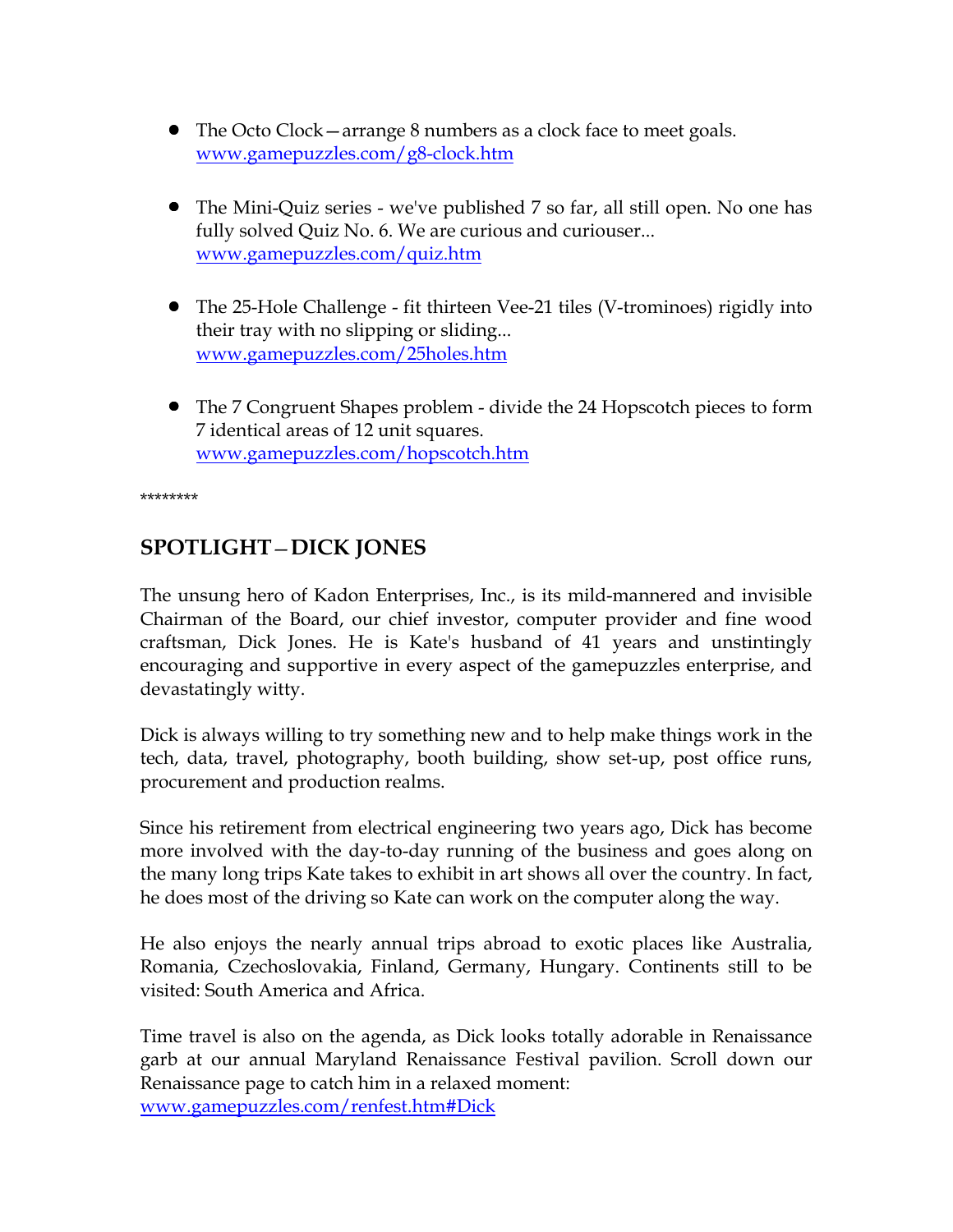You can see a more detailed and illustrated biography of Dick here: www.gamepuzzles.com/dickbio.htm

So thank you, Dick, for all your great contributions. Did we mention he's also a great cook?

\*\*\*\*\*\*\*

# THE NEXT GENERATION

- We welcome Elijah Allen on board as a research consultant and educational liaison. This young mathematician working on his Ph.D. is a natural for our kind of puzzles. Look for some new releases in Spring 2012 that will have his clever contributions. And he was a great and enthusiastic helper at the Maryland Renaissance Festival and other exhibits, teaching folks how to play the games.
- In the Spring of 2011, we had the help of a young "intern" at one of our Florida shows. Yonah Borns-Weil and his mom flew down from Boston to learn all about Kadon, for a special project at school. Oh, yes, he chose this project because he's been a fan, collector and player of our puzzles since he was a little kid. Here's his write-up of the project: www.gamepuzzles.com/yonah.pdf
- We were happy to have the occasional help of **Eric Bare** in both the Renaissance booth and at the laser shop, where he is learning to become Thomas Atkinson's seasonal understudy. Eric is also hot on the trail of new design ideas. Well, yes, he's Kate's son, visiting from Florida. When not learning more about the puzzle business, he's stage manager for The Commodores, flying to gigs all over the world.
- For the second year, we were delighted to have the charming help of Meshele Merchant at the Renaissance Festival. She looks great in any costume, and she's also highly skilled with doing precision artwork for many of our puzzles and games. And can she cook! We'll miss her when she returns to Florida in December.

\*\*\*\*\*\*\*\*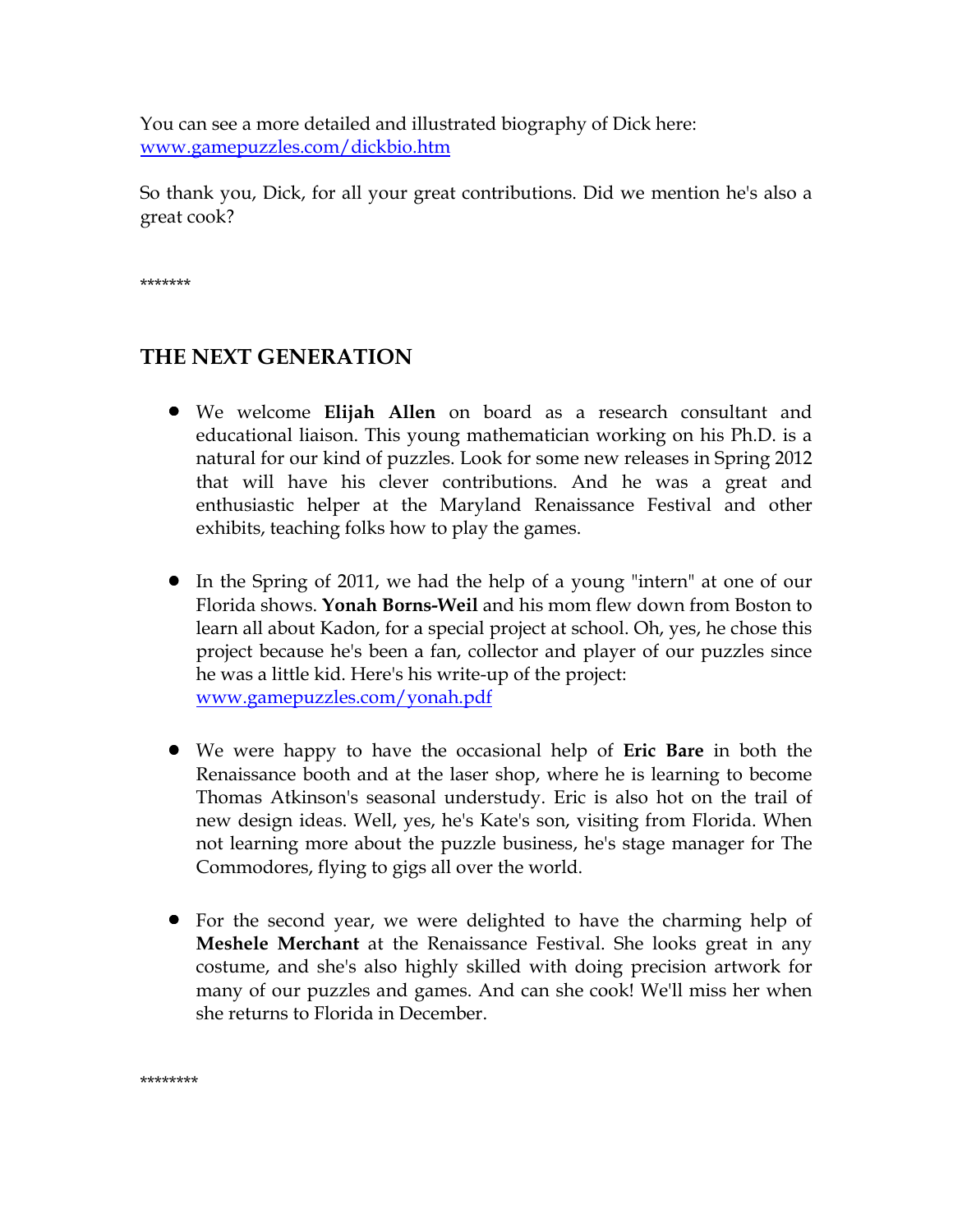### IN THE MEDIA

### ... The "Games 100", a thrilling honor

MemorIQ—www.gamepuzzles.com/edgmtch5.htm#MQ—is a Games Magazine selection for 2012 in the Puzzles category. A gorgeous new set of edgematching tiles from Zdravko Zivkovic (inventor of these other "Games 100" selections in previous years: Doris, Cube Brick, and Color Up). Awesome in both frosted mirror colors and bold Mondrian style. This one is not so easy, but very satisfying when you succeed!

-------------------------

... Gatherings

• Double Festival of Project Renaissance – May 2011

Kate was an invited speaker at this annual creativity conference and gave a talk on "making sense", using puzzles as paradigms for how we think and figure things out, how the mind solves problems. Here's a synopsis of the talk: www.gamepuzzles.com/makesense.htm

• Celebration of Mind – October 21, 2011

World-wide, Martin Gardner's fans and admirers organize events to honor his memory on his birthday, celebrating this great writer's life and achievements over 7 decades of bringing math, magic, puzzles and reason to the world. Kate, Dick, Elijah and Meshele attended the Celebration in Washington, DC, hosted by Bill Ritchie of www.thinkfun.com jointly with the Mathematical Association of America. A biography of Martin is in the works, and Kate promised to send its author, Dana Richards, copies of all her correspondence with Martin through the decades.

Future annual Celebrations of Mind on Martin Gardner's birthday throughout the world are planned. Stay tuned, and if you'd like an invitation to attend one in your area, see www.g4g-CoM.org.

-------------------------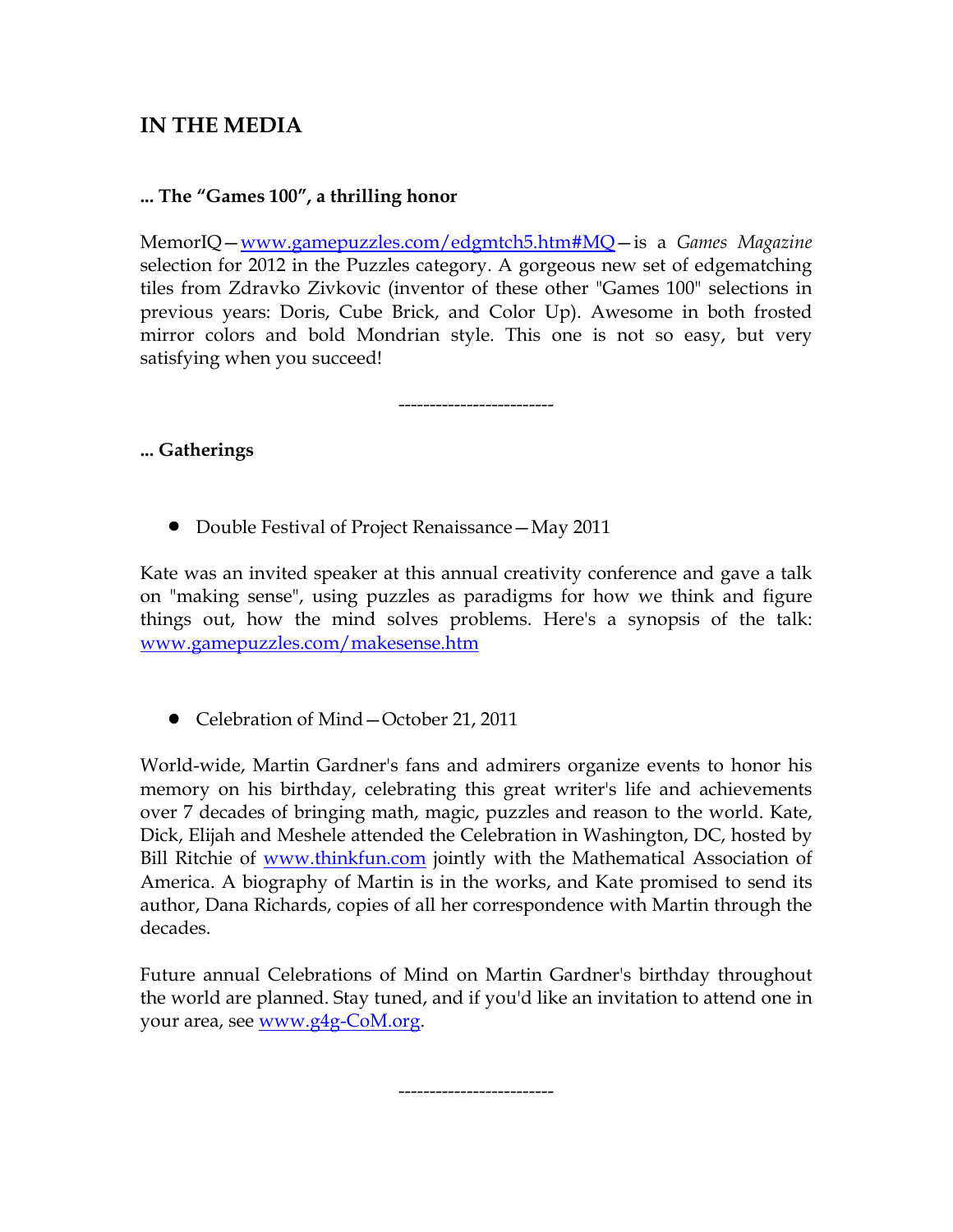#### ... Kate's Blogs and Social Media

- Blogspot, <u>http://kates-takes.blogspot.com</u>
- Live Journal, www.livejournal.com/users/puzzlelady/
- Facebook, www.facebook.com/puzzlelady
- Twitter, http://twitter.com/katalinjones
- LinkedIn, www.linkedin.com/in/puzzlelady
- Flickr, http://www.flickr.com/photos/puzzlelady/

ON THE ROAD

### ... Puzzle Party in Berlin

Dick and Kate traveled to Berlin in August 2011 for IPP31 and toured the famous city dripping with the history of human tragedy. All the photos were lost when our laptop was stolen during a train ride in Hungary. Story and photos of the German Alps and search for Kate's ancestors in Hungary will be on the website soon. In the meantime, you can see the puzzles we designed for IPP here: "Bearlin Variations" - www.gamepuzzles.com/bearlin.htm "Berlin Wall"—www.gamepuzzles.com/berlinwall.htm

----------------------------

----------------------------

### ... Maryland Renaissance Festival

The rainiest season in decades, including the hurricane that shut down most of the opening weekend, may have dented our income but not our spirits. Thanks and kudos to our great crew: Eileen Shaivitz, Arthur Blumberg, Richard Grainger, Thomas Atkinson, Steve Zeve, Rolinda Collinson, Dick Jones; and to our seasonal and standby squires: Seth Bonder, Elijah Allen, Eric Bare; and our lovely serving wench, Meshele Merchant. Even the King and his entourage stopped by to play The Royal Game of the Goose. It was a hoot. Some photos are here: www.gamepuzzles.com/renfest.htm.

---------------------------

### ... Show Calendar

From mid-January till end of April, Kate appears in art shows throughout Florida. The summer months find her in the Midwest. We post upcoming show dates for 2012 in our calendar as they are confirmed. If you're in the area, do stop by and say hello, and see my new stuff: www.gamepuzzles.com/showlist.htm